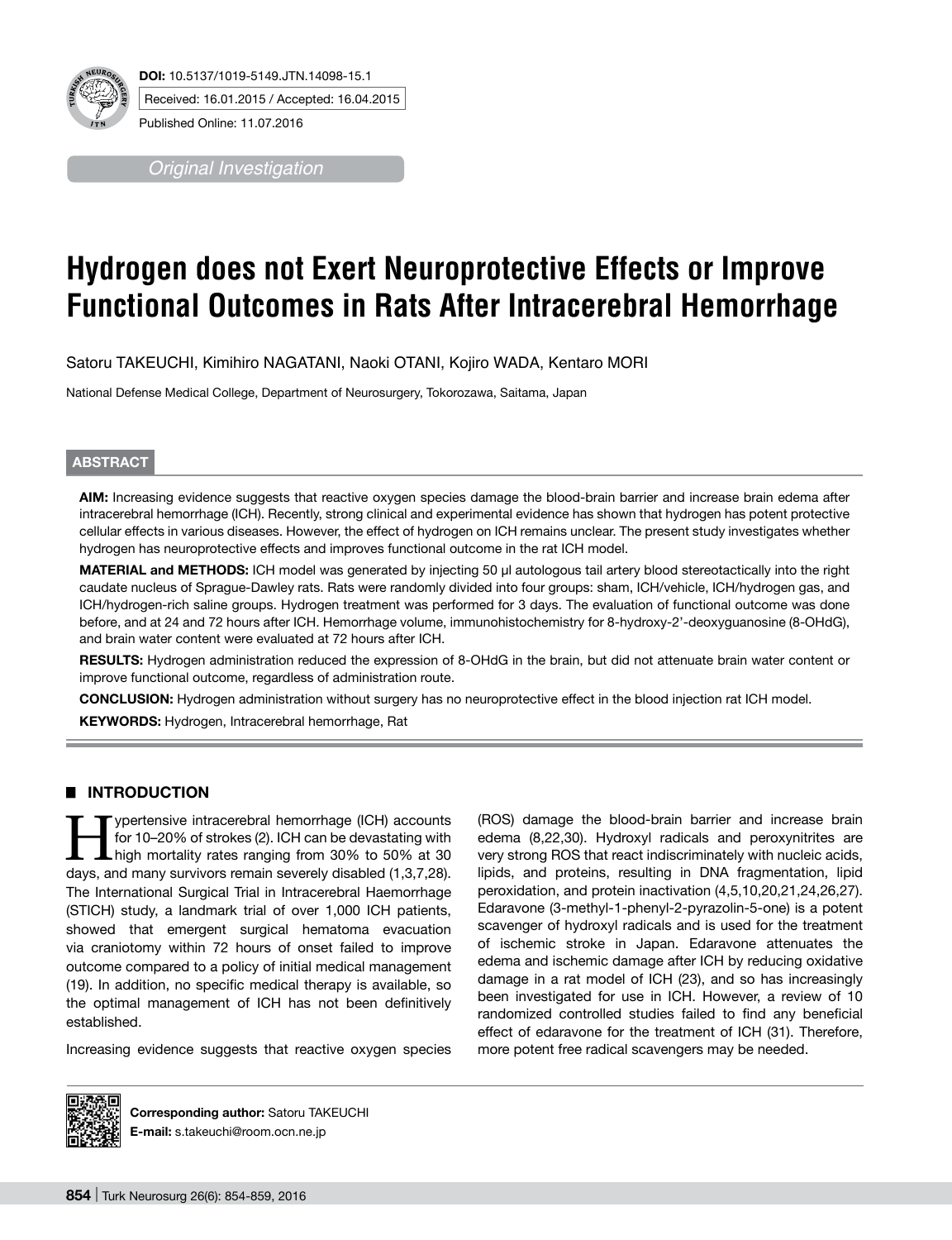Recently, strong clinical and experimental evidence has shown that hydrogen, administered by gas inhalation or ingestion of an aqueous hydrogen-containing solution, has potent protective cellular effects in various diseases (4,5,10,20,21,24,26,27), but without major adverse effects (5). Previous studies have shown that hydrogen has antioxidant, anti-apoptotic, antiinflammatory, and cytoprotective properties that are beneficial to the cell (5). However, only a few experimental studies have investigated the effect of hydrogen on ICH (17,18).

The present study investigated whether hydrogen can exert neuroprotective effects and improve functional outcome in the blood injection rat ICH model.

## █ **Material and Methods**

#### **Animal Preparation and Intracerebral Infusion**

This study was carried out in strict accordance with the recommendations in the Guide for the Care and Use of Laboratory Animals of the National Institutes of Health. All experimental procedures were approved by the Animal Care and Use Committee of the National Defense Medical College. All efforts were made to minimize suffering. Sixtythree Sprague-Dawley rats (male, 330–400 g, 9–10 weeks of age) were used. The rats were housed in individual cages under controlled environmental conditions (12/12 hour light/ dark cycle, 20–22°C) with food and water freely available, for 1 week before experimental procedure. General anesthesia was induced with 3% isoflurane. The rats were intubated, and maintained on a mechanical ventilator after infusion of pancuronium bromide (0.1 mg/kg; tidal volume: 2.5–3.0 ml/ kg; respiratory rate: 60/min). The tail artery was cannulated with a polyethylene catheter. Blood pressure was monitored throughout the procedure, and arterial blood samples were intermittently analyzed (PaCO<sub>2</sub> was controlled at 30–40 mmHg). Isoflurane was titrated between 0.5% and 3% to maintain a mean arterial pressure of 80 to 130 mmHg. Rectal temperature was measured with a rectal probe and maintained strictly at 37.0°C with a heating pad or heating lamp. The rats were positioned using a stereotaxic frame, and a cranial burr hole (1 mm) was drilled in the skull (1 mm anterior and 4 mm lateral to bregma). Next, a 27-gauge needle was inserted stereotactically into the right caudate nucleus (5 mm ventral from the skull surface). Autologous whole blood (50 μl with no anticoagulants) was injected at 10 μl/min using a microinfusion pump. The needle was maintained in place for 10 minutes after injection to prevent back-leakage. After needle removal, the burr hole was sealed with bone wax. Sham operation was performed with needle insertion only.

#### **Production of Hydrogen-Rich Saline**

Hydrogen-rich saline was produced with a non-destructive hydrogen adding apparatus (Miz Co., Fujisawa, Kanagawa, Japan; Patent No. 4486157, Patent Gazette of Japan 2010) (21,27,29). Bags of physiological saline solution (500 ml; Terumo Co., Tokyo, Japan) were immersed, without opening or altering the bag, in a water tank in which water was electrolyzed periodically to produce water with hydrogen concentrations of up to 1.6 ppm. The concentration of hydrogen in the bag reaches saturation point, at more than 1.0 ppm, because of diffusion through the wall of the bag. Further information can be obtained using the following link: http://www.e-miz.co.jp/ english/technology.html#non\_destructive.

#### **Hydrogen Treatment**

Rats were randomly divided into four groups: sham  $(n = 12)$ , ICH/vehicle (n = 17), ICH/hydrogen gas (n = 17), and ICH/ hydrogen-rich saline groups ( $n = 17$ ). Thirteen minutes after operation, hydrogen-rich saline group rats were administered hydrogen-rich saline (5 ml/kg) via the femoral vein, whereas other group rats were administered normal saline (5 ml/kg) (27). Soon after administration of hydrogen-rich saline or normal saline, rats were placed individually in a sealed Plexiglas box with inflow and outflow outlets. Hydrogen gas group rats were exposed to nitrogen-based standard mixed gas with 1.3% hydrogen and 30% oxygen (Saisan Co., Ltd., Saitama, Saitama, Japan) for 3 hours daily for 3 days, whereas other group rats were exposed to nitrogen-based high pressure mixed gas with 30% oxygen (without hydrogen) (Saisan Co., Ltd.) (20). The hydrogen concentration of 1.3% was applied as a safe level in high pressure mixed gas containing 30% oxygen.

#### **Morphometric Measurement of Hemorrhage Volume**

Rats were decapitated, and the brains were rapidly removed and sectioned coronally at 2-mm intervals at 72 hours after ICH  $(n = 5$  per group except for the sham group). The hemorrhage area for each section was measured by an observer unaware of the experimental groups using the NIH ImageJ software program (http://rsb.info.nih.gov/ij/). The total hematoma volume was calculated by summing the clot area in each section and multiplying by the distance between sections (13).

#### **Tissue Preparation**

For the immunohistochemical studies, animals were perfused transcardially with normal saline, followed by 4% buffered paraformaldehyde under intraperitoneal anesthesia at 72 hours after ICH ( $n = 5$  per group). The brain was removed and embedded in paraffin after fixation in 4% buffered paraformaldehyde, followed by 0.1 mmol/l phosphatebuffered saline (pH 7.4) for 24 hours at 4°C. Serial coronal sections (5 μm) were prepared, and a single coronal section through the center of the hemorrhagic lesion was used for 8-hydroxy-2'-deoxyguanosine (8-OHdG) staining.

#### **Immunohistochemistry**

Serial coronal sections were stained overnight at 4°C with a mouse monoclonal antibody against 8-OHdG (1:1000; Japan Institute for the Control of Aging, Fukuroi, Shizuoka, Japan). Immunoreactivity was detected using a diaminobenzidine method. Images were observed and captured at magnification 400× with a microscope (Axio Imager.A1, Carl Zeiss) equipped with a digital camera system (Axio Cam MRc 5, Carl Zeiss). For quantitative analysis, the number of 8-OHdG-positive cells was counted in the perihematoma region by an observer unaware of the experimental groups as described previously (20). Eight sampling regions were randomly placed along the perihematoma region, and the average count was calculated for analysis.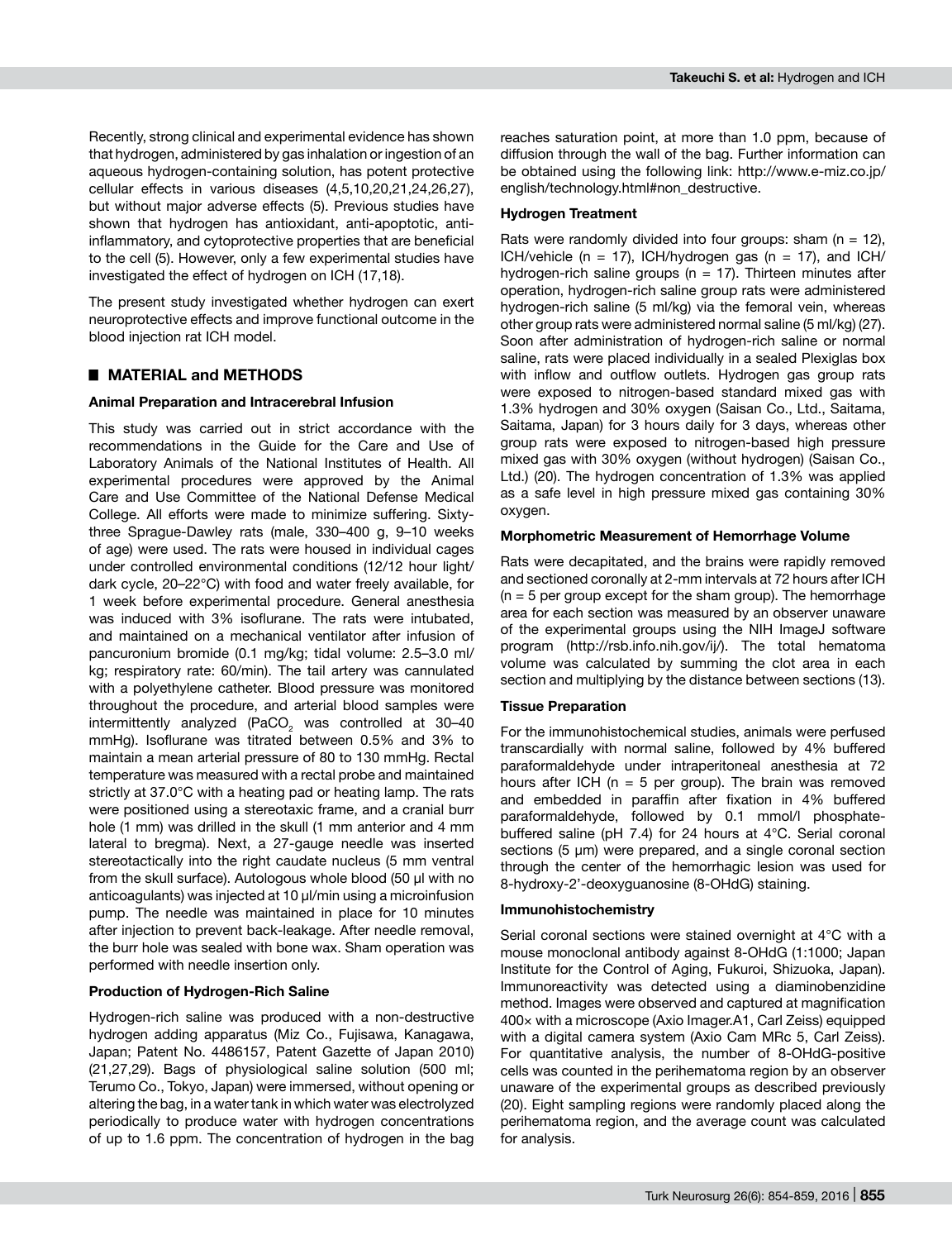#### **Behavioral Tests**

Neurological scores were assessed by an observer unaware of the experimental groups before, and at 24 and 72 hours after ICH ( $n = 7$  per group). Corner turn and forelimb placing tests were used in this study (9). The vibrissae-elicited forelimb placing test was performed as follows. Rats were held by their bodies to allow their forelimbs to hang freely. Independent testing of each forelimb was induced by brushing the respective vibrissae on the corner of a tabletop once per trial for trials. A score of 1 was given each time the rat placed its forelimb onto the edge of the table in response to the vibrissae stimulation. Percentage successful placing responses were determined for the impaired and nonimpaired forelimbs. For the corner turn test, rats were allowed to proceed into a corner, the angle of which was 30 degrees. To exit the corner, the rat could turn either to the left or right, and this direction was recorded. This test was repeated 15 times, and the percentage of right turns was calculated.

#### **Brain Water Content**

The brain water content was measured using the wet/dry method. Briefly, rats were euthanized under deep anesthesia and decapitated 72 hours after operation (n=7 per group). Brains were removed immediately, and a 3-mm thick coronal brain slice was then cut at 4 mm from the frontal pole. The brain slice was divided into five parts: ipsilateral and contralateral basal ganglia, ipsilateral and contralateral cortices, and cerebellum. Tissue samples were weighed, after which the tissues were placed in an oven at 110°C for 48 hours and then reweighed. The brain water content was calculated using the following formula: (wet weight - dry weight)/wet weight ×100%.

## **Statistical Analyses**

All assays and measurements in this study were performed by investigators unaware of the experimental groups. The data are presented as means  $\pm$  standard deviation (SD). Comparisons between multiple groups were performed with analysis of variance, followed by Turkey's test. A value of *P* < 0.05 was considered to be significant. The Prism 6.0 software program (GraphPad Software, Inc., San Diego, CA) was used for all statistical tests.

## █ **Results**

## **Hematoma Volume**

The hematoma volume was  $35.53 \pm 4.93$  mm<sup>3</sup> in the ICH/ vehicle group,  $34.31 \pm 3.73$  mm<sup>3</sup> in the ICH/hydrogen gas group, and  $35.32 \pm 4.40$  mm<sup>3</sup> in the ICH/hydrogen-rich saline group. There was no significant difference between the three groups (*P* > 0.05).

#### **Effect of Hydrogen on 8-OHdG Immunoreactivity**

Oxidative DNA damage was assessed in the perihematoma regions using an 8-OHdG antibody at 72 hours after treatment (Figure 1A,B). Faint 8-OHdG immunoreactivity was observed in the sham group (0.08 /0.091  $\pm$  0.10 mm<sup>2</sup>). However, strong 8-OHdG immunoreactivity was observed in the ICH/vehicle

group (16.08 /0.091  $\pm$  0.73 mm<sup>2</sup>), with significantly lower numbers of 8-OHdG-positive cells in the ICH/hydrogen gas group (6.33 /0.091  $\pm$  0.50 mm<sup>2</sup>) and the ICH/hydrogen-rich saline group (7.20 /0.091 ± 0.61 mm2 ) (*P* < 0.05).

#### **Effect of Hydrogen on Neurological Behaviors**

Neurological behaviors were assessed by the forelimb placing and corner turn tests before, and at 24 and 72 hours after ICH (Figure 2A,B). Compared with the sham group, statistically significant neurological deficits were detected in the ICH/ vehicle, ICH/hydrogen gas, and ICH/hydrogen-rich saline groups (*P* < 0.05). However, neither test showed significant differences between the ICH/vehicle, ICH/hydrogen gas, and ICH/hydrogen-rich saline groups (*P* > 0.05).

#### **Effect of Hydrogen on Brain Edema**

Brain edema was assessed by measuring brain water content at 72 hours after treatment (Figure 3). Compared with the sham group, the ICH/vehicle group showed a significant increase in brain water content in the ipsilateral cortex  $(81.40 \pm 0.39 \%)$ vs. 78.17  $\pm$  0.30 %,  $P < 0.05$ ) and ipsilateral basal ganglia (82.96 ± 0.50 % vs. 77.22 ± 0.53 %, *P* < 0.05). However, the ICH/vehicle, ICH/hydrogen gas, and ICH/hydrogen-rich saline groups showed no significant differences in brain water content in the ipsilateral cortex and basal ganglia (cortex: 81.40  $\pm$  0.39 % vs. 81.65  $\pm$  0.78 % vs. 81.78  $\pm$  0.80 %, basal ganglia:  $82.96 \pm 0.50$  % vs.  $82.61 \pm 0.70$  % vs.  $82.47 \pm 0.51$  $%$ ,  $P > 0.05$ ).

## █ **Discussion**

The present study showed that hydrogen reduced the expression of 8-OHdG in the brain but did not attenuate brain water content or improve functional outcome in the blood injection rat model, regardless of administration route. In contrast, previous studies have demonstrated that hydrogen gas inhalation treatment attenuated blood-brain barrier disruption, and improved neurobehavioral function via prevention of mast cell activation in collagenase-induced ICH mouse (CD-1) model (17,18).

These studies show important discrepancies for several possible reasons. Firstly, these studies used different experimental models, the blood injection rat model or the collagenase injection mouse model. The blood injection and collagenase injection models are most often used but differ in many aspects (12,14-16). Hematoma rapidly accumulates in the brain parenchyma in the clinical setting. In addition, hematoma expansion occurs in 14-40% of ICH patients (6,11,25). Therefore, rapid ICH accumulation and hematoma expansion should be simulated, but do not appear together in the two animal models: the blood injection model cannot reproduce the hematoma expansion, and the collagen injection model cannot simulate the rapid ICH accumulation. Further studies are required to investigate the effect of hydrogen in more realistic ICH models. Secondly, these studies used different methods of hydrogen administration. A concentration of less than 4% by volume hydrogen gas in air is reported to be safe (5). The present study used a concentration of hydrogen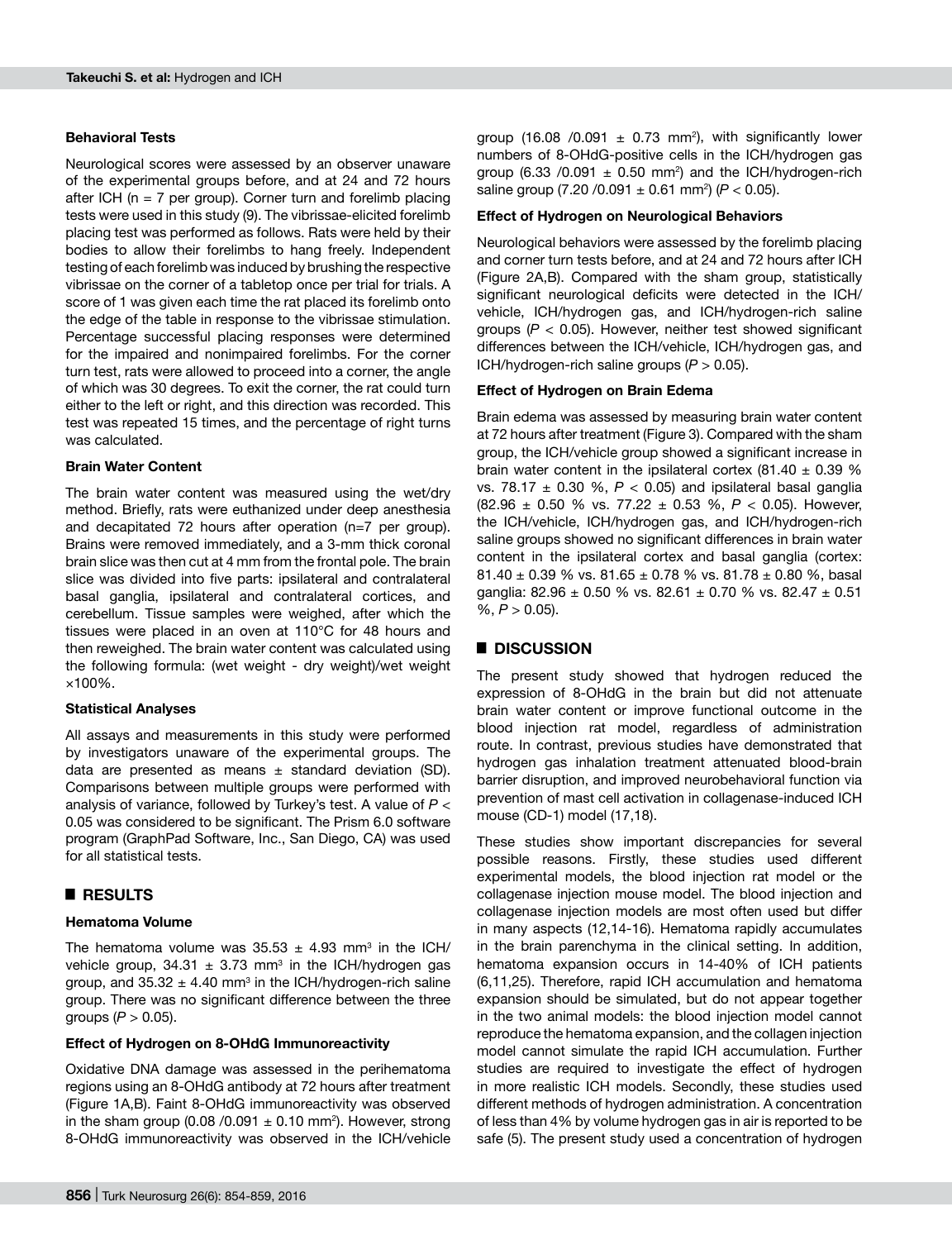

**Figure 1:** Effect of hydrogen on oxidative DNA damage in the brain. **A)** Representative photomicrographs at 72 hours after treatment showing immunostaining for 8-hydroxy-2' deoxyguanosine (8-OHdG).

**B)** Quantification of 8-OHdG-positive cells in perihematoma regions. Faint 8-OHdG immunoreactivity was observed in the sham group. However, strong 8-OHdG immunoreactivity was observed in the ICH/ vehicle group, with significantly lower numbers of 8-OHdG-positive cells in the ICH/hydrogen gas and the ICH/hydrogen-rich saline groups. Values are expressed as mean  $\pm$  SD.  $n = 5$  in each group. Scale bars = 50 μm. \**p* < 0.05 vs. sham group, #p < 0.05 vs. ICH/vehicle group.



**Figure 2:** Effect of hydrogen on neurological behaviors. Corner turn test **(A)** and forelimb placing test **(B)** were assessed before, and at 24 and 72 hours after treatment. Compared with the sham group, statistically significant neurological deficits were detected in the ICH/vehicle, ICH/hydrogen gas, and ICH/hydrogen-rich saline groups at 24 and 72 hours after treatment. However, neither test showed significant differences between the ICH/vehicle, ICH/hydrogen gas, and ICH/hydrogen-rich saline groups. Values are expressed as mean  $\pm$  SD.  $n = 7$  in each group.  $\gamma p < 0.05$  vs. sham group.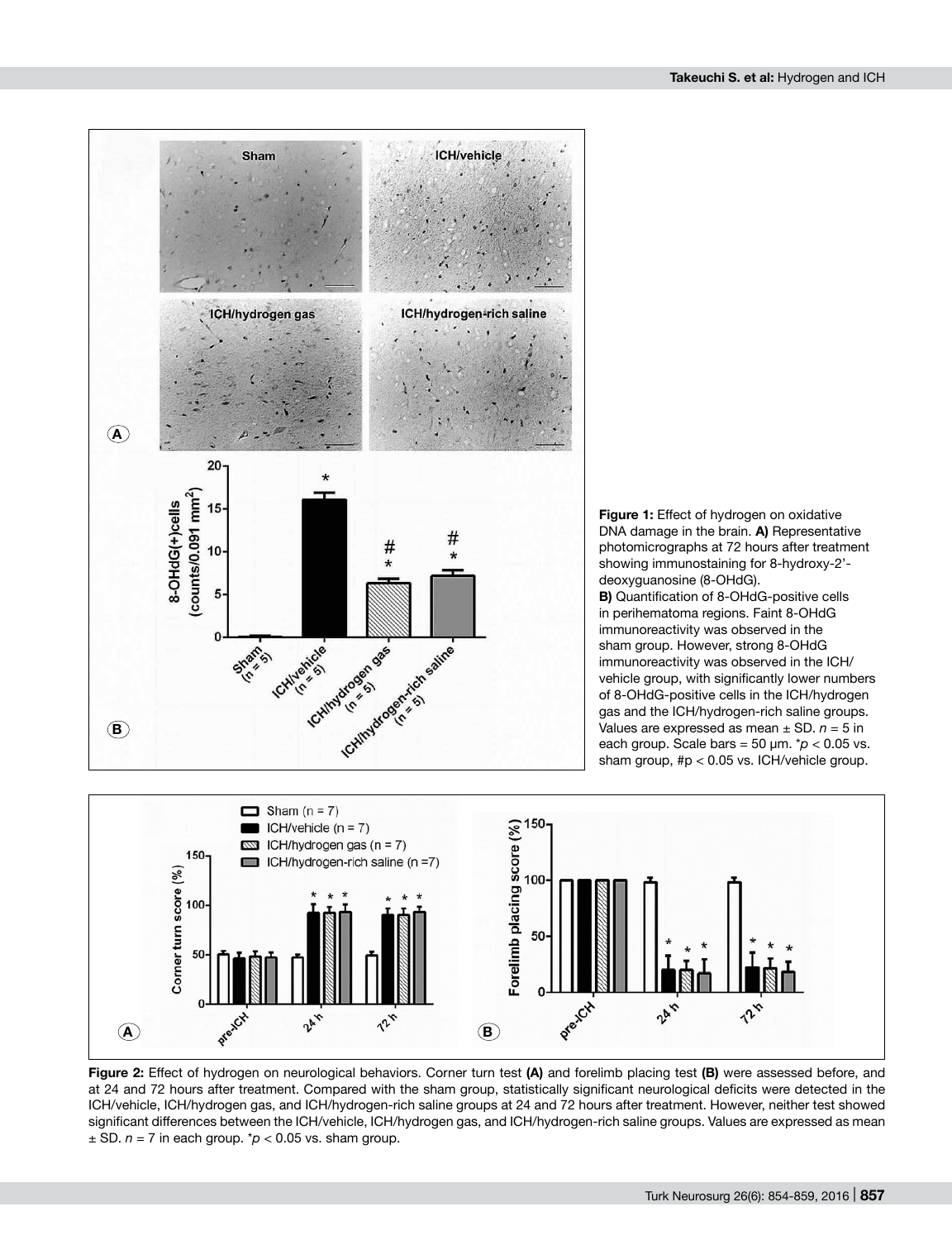

**Figure 3:** Effect of hydrogen on brain edema. Brain edema was assessed by measuring brain water content at 72 hours after treatment. Compared with the sham group, ICH/vehicle group showed a significant increase in brain water content in the ipsilateral cortex and ipsilateral basal ganglia. However, the ICH/ vehicle, ICH/hydrogen gas, and ICH/hydrogen-rich saline groups showed no significant differences in brain water content in the ipsilateral cortex and basal ganglia. Values are expressed as mean  $\pm$  SD.  $n = 7$  in each group.  $\gamma p < 0.05$  vs. sham group.

gas of 1.3% because this is the highest concentration that can be mixed and bottled under high pressure with 30% oxygen for clinical use in Japan (20,27). In contrast, 2.9% hydrogen gas was used in other studies (17,18). Hydrogen gas inhalation commonly uses concentrations of 1-4% (5). Furthermore, the effects of hydrogen gas inhalation do not appear to be positively correlated with concentration (24). Therefore, we used the standard mixed concentration of 1.3% to estimate the effects in the clinical setting. However, further dose escalation studies are required to elucidate the effect of hydrogen gas inhalation on ICH.

In addition, we investigated the effect of hydrogen-rich saline injection on ICH using the blood injection rat model. Hydrogen-rich saline injection has recently been used in many experimental studies and in many clinical studies (5,21,27) because of its ease of use. We previously reported administration of intravenous infusion of hydrogen-rich fluid in 38 patients with acute ischemic stroke, and adverse events included diarrhea in one patient and heart failure in one (21). We also started a randomized, placebo-controlled study of intravenous hydrogen-rich fluid therapy with intra-

cisternal magnesium infusion in patients with subarachnoid hemorrhage (29). In the present study, hydrogen-rich saline injection as well as hydrogen gas inhalation reduced oxidative DNA damage in the brain, but unexpectedly had no beneficial effects on the brain edema and outcome, indicating that the involvement of ROS in ICH may be more complicated than previously believed. Therefore, we consider that hydrogen administration requires more experimental justification before introduction as clinical therapy. In addition to the limitations described above, there are several other possible limitations of our study. We failed to assess the chronic effects of hydrogen on ICH. In addition, the present study focused on the effects of only medical treatment using hydrogen (without surgery) on ICH, and therefore further studies are required to investigate whether hydrogen administration is effective after surgery for ICH.

# █ **Conclusion**

Hydrogen treatment without surgery has no neuroprotective effects in the blood injection rat ICH model.

## █ **References**

- 1. Anderson CS, Chakera TM, Stewart-Wynne EG, Jamrozik KD: Spectrum of primary intracerebral haemorrhage in Perth, Western Australia, 1989-90: Incidence and outcome. J Neurol Neurosurg Psychiatry 57: 936–940, 1994
- 2. Bamford J, Sandercock P, Dennis M, Burn J, Warlow C: A prospective study of acute cerebrovascular disease in the community: The Oxfordshire Community Stroke Project-1981-86. Incidence, case fatality rates and overall outcome at one year of cerebral infarction, primary intracerebral and subarachnoid haemorrhage. J Neurol Neurosurg Psychiatry 53: 16–22, 1990
- 3. Broderick JP, Brott T, Tomsick T, Huster G, Miller R: The risk of subarachnoid and intracerebral hemorrhages in blacks as compared with whites. N Engl J Med 326: 733–736, 1992
- 4. Chen CH, Manaenko A, Zhan Y, Liu WW, Ostrowki RP, Tang J, Zhang JH: Hydrogen gas reduced acute hyperglycemiaenhanced hemorrhagic transformation in a focal ischemia rat model. Neuroscience 169: 402–414, 2010
- 5. Dixon BJ, Tang J, Zhang JH: The evolution of molecular hydrogen: A noteworthy potential therapy with clinical significance. Med Gas Res 3: 10, 2013
- 6. Fujii Y, Takeuchi S, Sasaki O, Minakawa T, Tanaka R: Multivariate analysis of predictors of hematoma enlargement in spontaneous intracerebral hemorrhage. Stroke 29: 1160– 1166, 1998
- 7. Giroud M, Gras P, Chadan N, Beuriat P, Milan C, Arveux P, Dumas R: Cerebral haemorrhage in a French prospective population study. J Neurol Neurosurg Psychiatry 54: 595–598, 1991
- 8. Hall NC, Packard BA, Hall CL, de Courten-Myers G, Wagner KR: Protein oxidation and enzyme susceptibility in white and gray matter with in vitro oxidative stress: Relevance to brain injury from intracerebral hemorrhage. Cell Mol Biol (Noisy-legrand) 46: 673–683, 2000